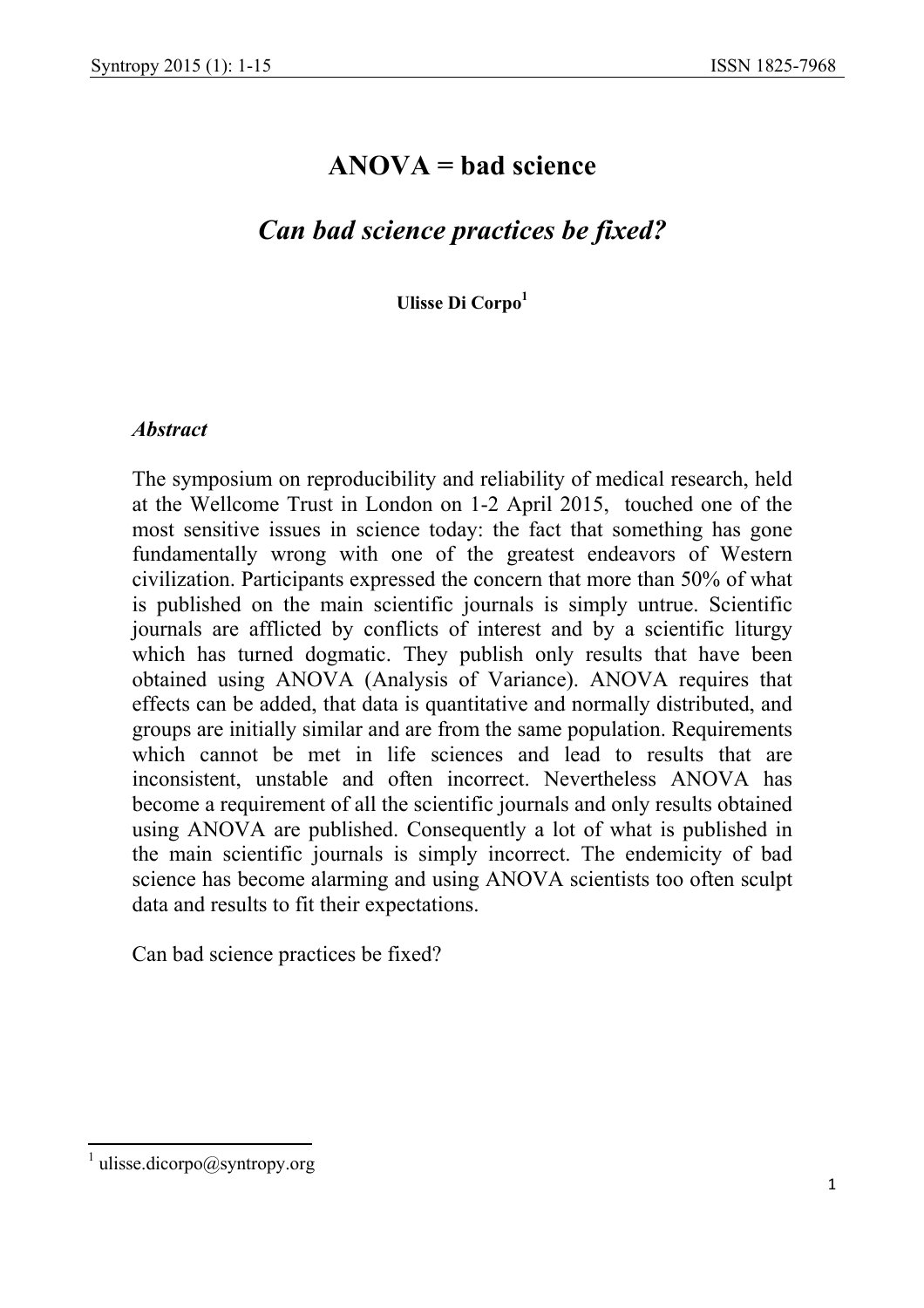## *Introduction*

A study published on JAMA (Journal of the American Medical Association), which revisited the results produced using ANOVA and published in the period from 1990 to 2003 in 3 major scientific journals and cited at least 1,000 times, found that a study out of three was refuted by other experimental works. This finding raises serious doubts about ANOVA, when used in life sciences.<sup>2</sup> In May 2011 Arrosmith published in the Journal Nature<sup>3</sup> a study which shows that the ability to reproduce the results from phase 1 to phase 2 decreased in the period 2008-2010 from 28% to 18%, despite results were statistically robust in phase 1 (using ANOVA). Gautam Naik in the article "Scientists' Elusive Goal: Reproducing Study Results" published on the Wall Street Journal on December 2, 2011 points out that one of the secrets of medical research is that the majority of results, including those published in major scientific journals, cannot be reproduced. Reproducibility is at the foundations of making science and when results are not reproduced the consequences can be devastating for the biomedical industry, which only in the U.S. invests each year more than 100 billion dollars in research. Naik suggests the hypothesis that researches, particularly those carried out in universities, are often biased by the need to find positive results, in order to publish and receive funding and because of increased competition.

In the December 23, 2010 Jonah Lehrer<sup>4</sup> writes of a meeting of neuroscientists, held in Brussels on September 18, 2007, and in which the reducing effect of the secondgeneration antipsychotic drugs was discussed. During this conference it was suggested that the decline of the effect of today's best sellers drugs, such as Abilify, Zyprexa and Serequel, is due to the fact that the environment becomes accustomed to their effects, similarly to what happens with antibiotics. The use of antibiotics leads to select and enhance microorganisms which become in this way immune and "get used" to the antibiotic. However, the attempt to extend this explanation to psychiatric drugs is inconsistent as it is known that there are no microorganisms which cause schizophrenia. In the January 3, 2011 article entitled "More Thoughts on the Decline Effect," Jonah Lehrer answers readers' letters and notes that the reduction effect occurs in biology, medicine and psychology (i.e. in life sciences).

 2 Ioannidis J.P.A. (2005), *Contradicted and Initially Stronger Effects in Highly Cited Clinical Research*, JAMA 2005; 294: 218-228.

<sup>&</sup>lt;sup>3</sup> Arrosmith J. (2011), *Trial watch: Phase II failures: 2008-2010*, Nature, May 2011, 328-329.<br><sup>4</sup> "The Truth Wears Off," he New Yorker.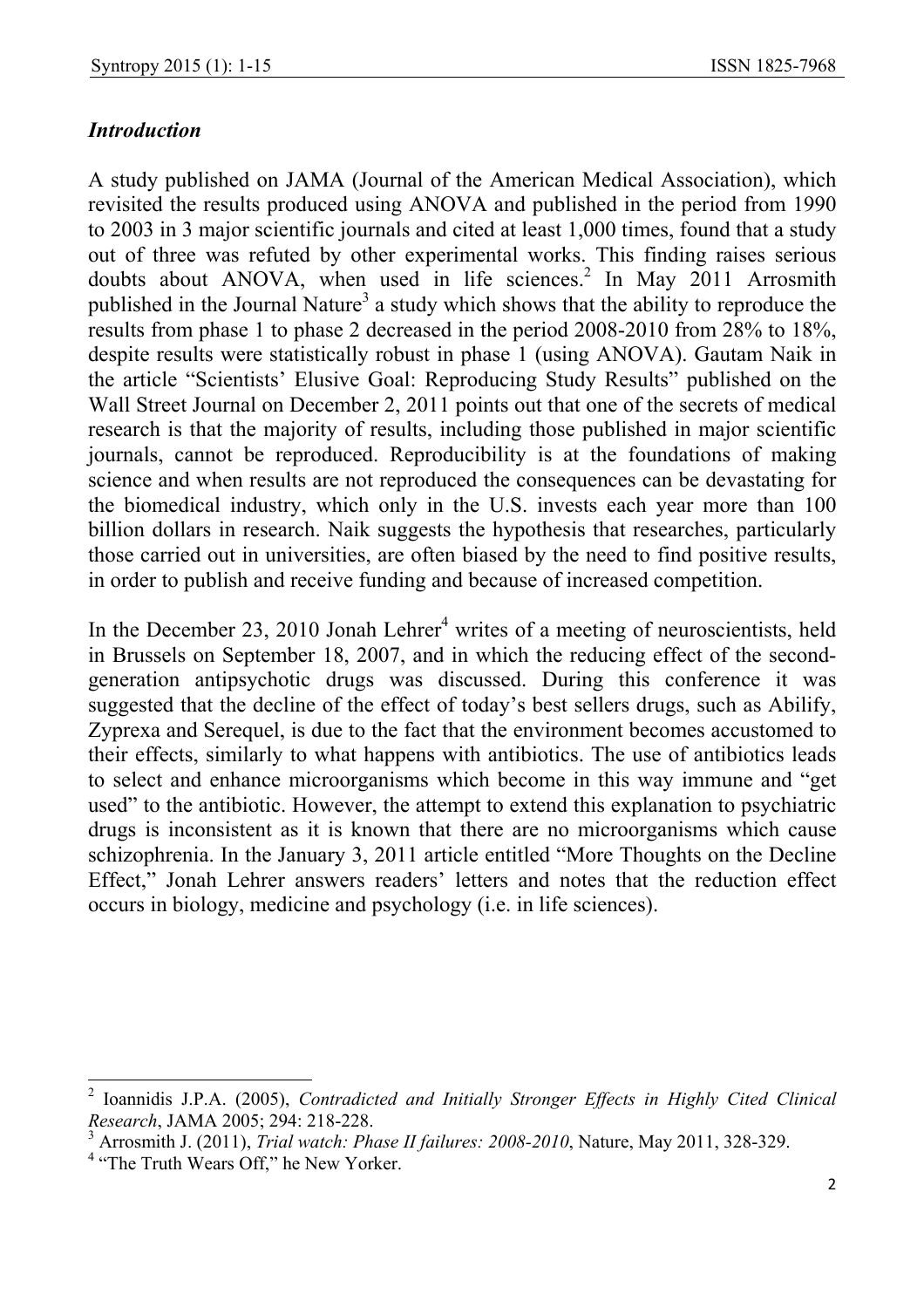Lehrer quotes a passage of a letter from a university professor, now an employee of a biotechnology industry:

"*When I worked in a university lab, we'd find all sorts of ways to get a significant result. We'd adjust the sample size after the fact, perhaps because some of the mice were outliers*<sup>5</sup> or maybe they were handled incorrectly, etc. *This wasn't considered misconduct. It was just the way things were done. Of course, once these animals were thrown out [of the data] the effect of the intervention was publishable.*"

Leher continues:

"*Of course, once that basic research enters clinical trials, there's plenty of evidence that the massive financial incentives often start warping the data,*  leading to the suppression of negative results and the misinterpretation of *positive ones. This helps explain, at least in part, why such a large percentage of randomized clinical trials cannot be replicated*."

#### *ANOVA and bad science*

Analysis of variance (ANOVA) is a collection of statistical models in which the observed variance is partitioned into components: *treatment variability* (between groups) and *error variability* (within groups). The ratio of the treatment variability and the error variability produces a value, F, of which the statistical distribution is known and from which the statistical significance of the effect is obtained.

ANOVA assesses statistical significance by comparing the variance between groups with the variance within groups.

<sup>&</sup>lt;sup>5</sup> In statistics, an outlier is an observation that is distant from other observations. An outlier may be due to variability in the measurement or it may indicate experimental error. Consequently, it is commonly accepted that researchers can freely include or exclude outliers from the data set, changing in this way the outcome of the results.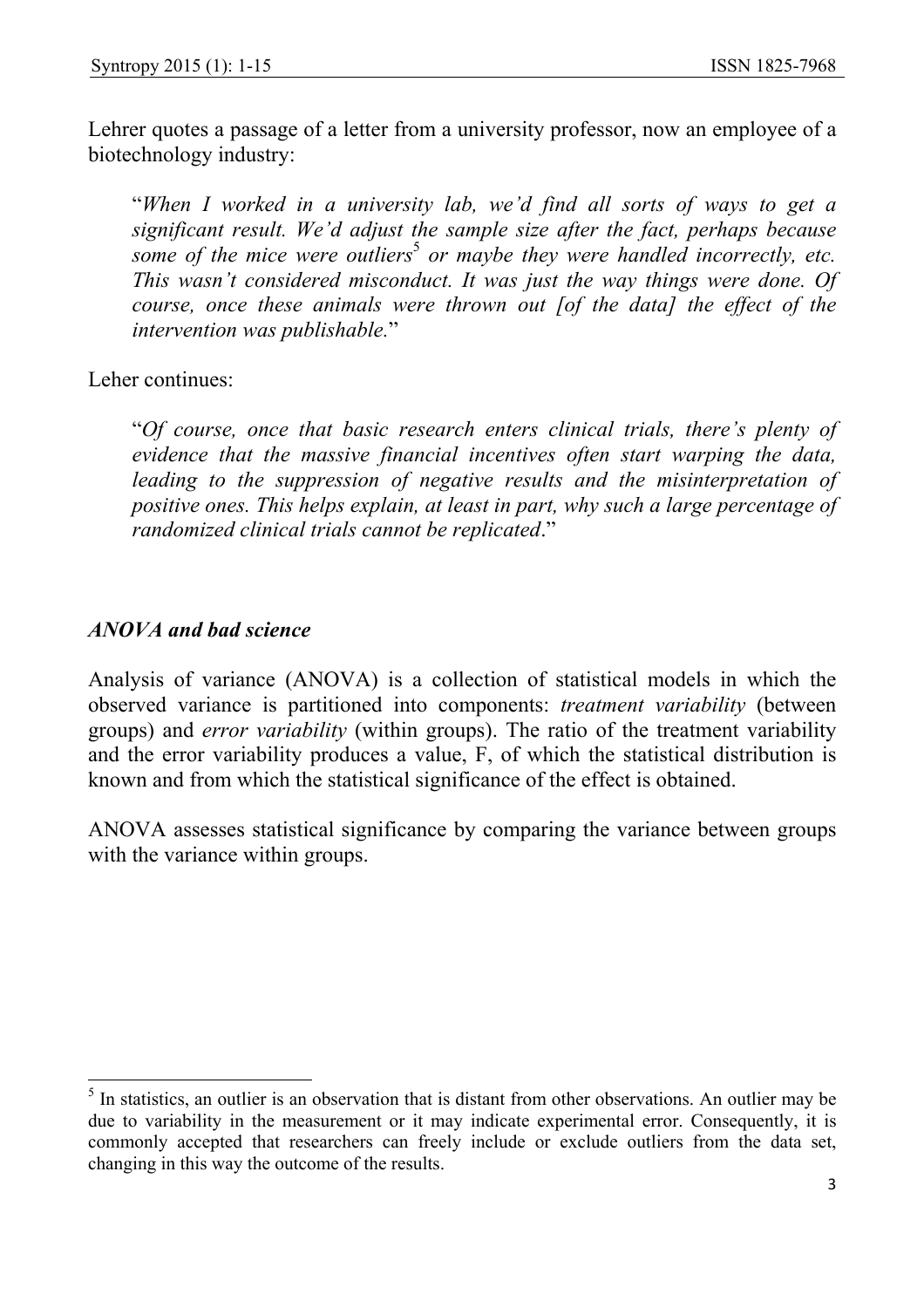

*Comparison of variability of two groups* 

Initial similarity between groups is a fundamental requirement, without which it is impossible to state that the difference observed between the experimental and the control group is a consequence of the treatment.

In order to satisfy this requirement, randomization is generally used. Randomization tends to distribute all the intervening variables in a similar way, thereby making groups similar. For example, randomization will distribute subjects of different ages in a similar proportions between the experimental and the control group. The same will happen to all the other variables. But, generally speaking, no controls are performed in order to verify if the condition of similarity is satisfied and often the experimental and control groups are different ever since the beginning of the experiment. A single person with extreme values can produce differences which are not due to the cause (i.e. treatment), but are due to the initial dissimilarity of the control and experimental groups.

Increasing the samples size is also used, since it allows small differences to reach statistical significance. But, in clinical trials the variability of subjects can be so great that even increasing the sample size does not lead to statistical significant results. When this is the case laboratory animals are used. Laboratory animals are all very similar and are used in order to decrease the variability of the sample, allowing in this way small differences to become statistically significant. But, there is now mounting evidence that animal experimentation constitutes an artifact. $6$  The reason is very

 $\overline{\phantom{a}}$  $6$  In experimental science, the expression 'artifact' is used to refer to experimental results which are not manifestations of the natural phenomena under investigation, but are due to the particular experimental arrangement, and hence indirectly to human agency.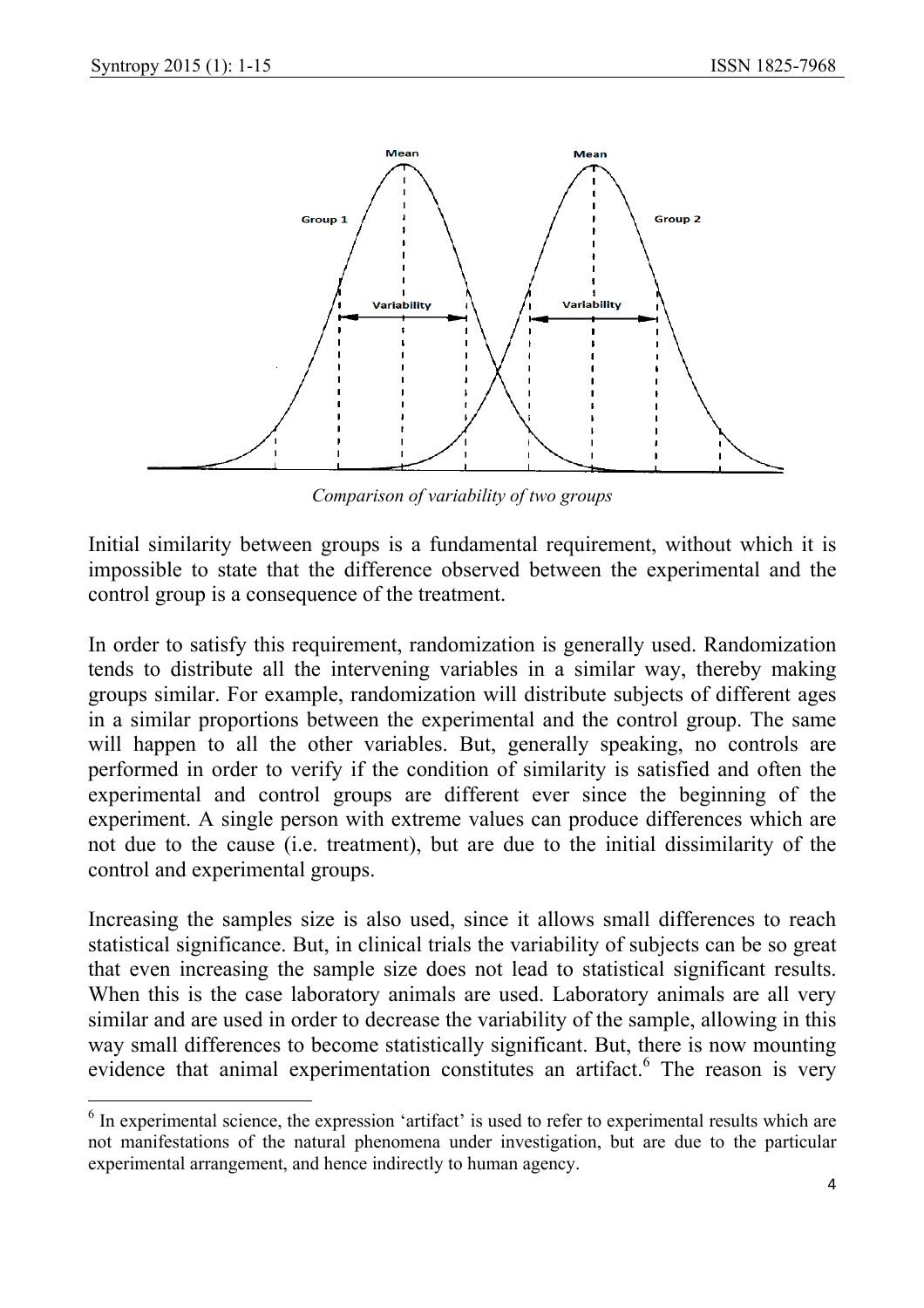simple. Statistical significance is stronger when the variability is smaller. Consequently, when the effect size is small, the way to obtain results is to reduce the variability of the sample. When using animals, which are all very similar, the variability of the sample tends to be null, and consequently also insignificant differences become statistically significant. In other words, animals are too similar and differences that have no actual value become significant. Furthermore, one of the fundamental rules in science is to use samples that are representative of the population to which results will be generalized. It is obvious that laboratory animals are not representative of humans and that the effects observed using laboratory animals are difficult to generalize to humans.

Finally, the methodology of differences uses parametric statistical techniques, which require data distributed according to the Gaussian curve. This condition is usually not met.



In the 1960s Simon Shnoll and coworkers were probably the first scientists to show that the assumption of the Gaussian distribution is only mathematical, and that in life sciences and also in physics it is false. In a review of studies performed over more than forty years,  $Shnoll<sup>7</sup>$  shows the non-randomness of the fine structure of the distributions, starting from biological objects and moving into the purely physical domain. The implication is huge: tests based on the assumption of Gaussian random distributions (i.e. ANOVA) are fundamentally biased and produce results which are often incorrect.

 $\overline{\phantom{a}}$ <sup>7</sup> Shnoll SE, Kolombet VA, Pozharskii EV, Zenchenko TA, Zvereva IM and AA Konradov, Realization of discrete states during fluctuations in macroscopic processes, Physics – Uspekhi 162(10), 1998, pp.1129–1140. http://ufn.ioc.ac.ru/abstracts/abst98/abst9810.html#d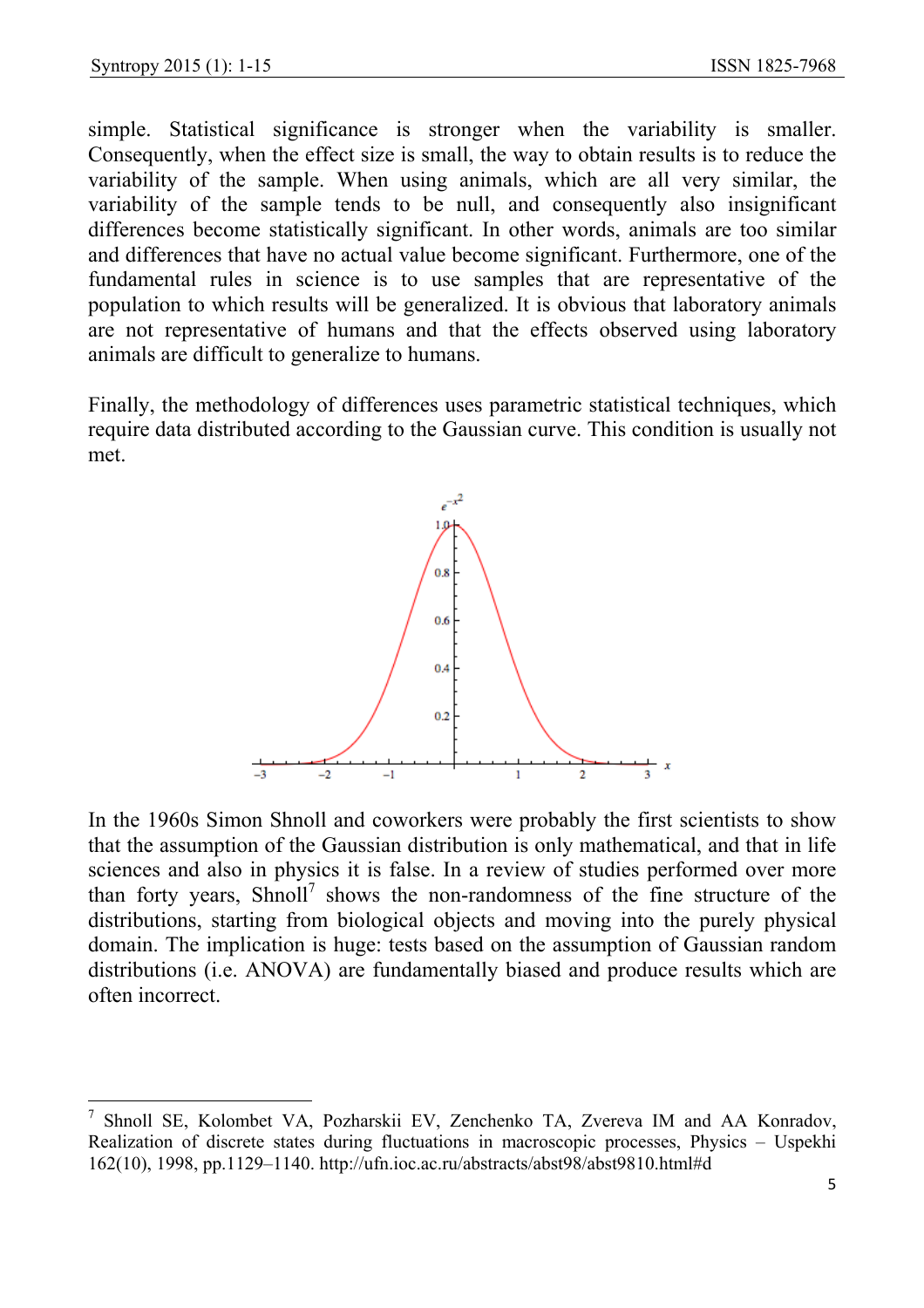### *Can bad science practices be fixed?*

Science (from Latin *scientia*, meaning knowledge) is a systematic enterprise that builds and organizes knowledge in the form of testable explanations and predictions. An explanation is a set of statements which clarify the relations among causes, context, and consequences of facts. Explanations may establish rules or laws which allow to formulate predictions. Relations among causes, context and consequences are at the basis of explanations and predictions and, when relations are studied in a replicable way, it is possible to talk about science.

In 1843, John Stuart Mill stated that causal relations can be studied using:<sup>8</sup>

- 1. The *methodology of differences*: "*If an instance in which the phenomenon under investigation occurs, and an instance in which it does not occur, have every circumstance in common save one, that one occurring only in the former; the circumstance in which alone the two instances differ, is the effect, or the cause, or an indispensable part of the cause, of the phenomenon*."
- 2. The *methodology of concomitant variations*: "*Whatever phenomenon varies in any manner whenever another phenomenon varies in some particular manner, is either a cause or an effect of that phenomenon, or is connected with it through some fact of causation*."

From a statistical point of view the methodology of differences is embodied in parametric statistical techniques which compare mean and variance values, such as Student's t and the analysis of variance (ANOVA). The following conditions are needed:

- 1. In order to study differences between groups it is necessary that the effects can be added among the experimental subjects. For example, if a drug increases in some subjects the reaction times, whereas in others subjects it reduces the reaction times, when adding these opposite effects a null effect is obtained. The effect exists, but it is invisible to ANOVA.
- 2. Differences can be calculated only when using quantitative data, i.e. data which can be added together. For this reason, experiments are conducted using laboratory measurements. On the contrary, qualitative data cannot be added and it is unsuitable when using ANOVA.
- 3. All possible sources of variability must be controlled. It is important that nothing, besides the treatment, the cause that we administer, can influence the variability of groups. For this reason a controlled environment, which allows to keep similar all the possible sources of variability and in which each subject is treated exactly in

 8 Mill J.S. (1843), *A System of Logic*, University of Toronto Press, 1843.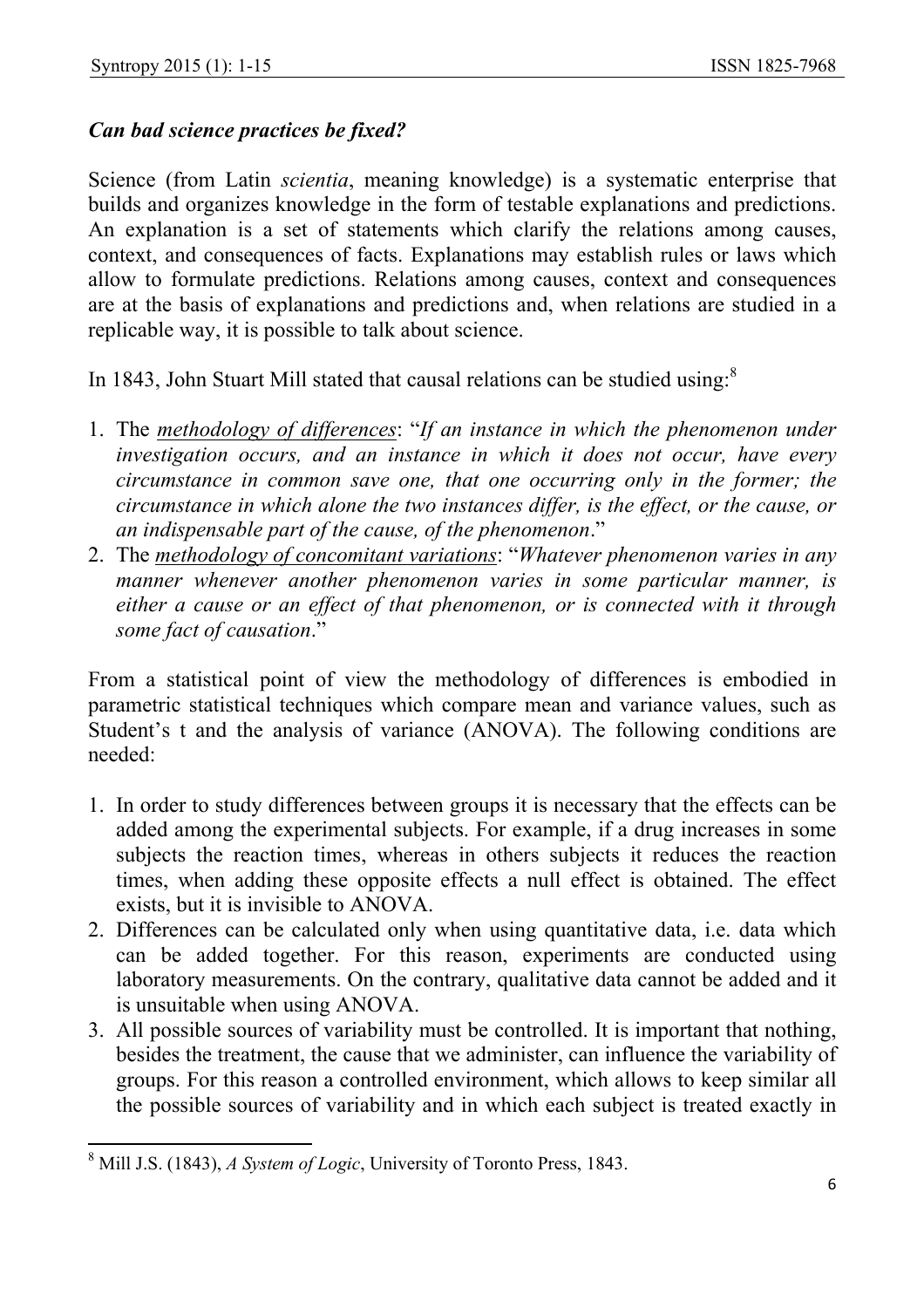the same way, is needed. Controlled environments require laboratory settings, which are very different from the natural context. The need for controlled settings excludes the big picture and limits ANOVA to analytical knowledge, detached from the context and from complexity.

Common mistakes:

- 1. Differences can be caused by single extreme values. Just one single outlier can cause statistical significant results and lead to assert effects that do not exist. Outliers are often kept or removed in order to manipulate results.
- 2. Data transformation refers to the application of a deterministic mathematical function to each point in a data set which is replaced with the transformed value. A common example are logarithmic transformations. In theory, any mathematical function can be used to transform the data set. Operating in this way, it is often possible to obtain differences between the two data sets, when there are no effects.

Let us see now if good science is possible.

In 1992 physicists at LEP (Large Electron-Positron Collider in operation at CERN in Geneva) could not explain some annoying fluctuations in the beams of electrons and positrons. Although very small, these fluctuations created serious problems when the energy of the rays must be measured with great precision. ANOVA did not provide any clue and in order to solve the dilemma the methodology of concomitant variations was used in order to test different hypotheses. Results showed the concomitant fluctuation in the energy of the particle beams of LEP and the tidal force exerted by the Moon. A more detailed analysis showed that the gravitational attraction of the Moon distorts very slightly the vast stretch of land where the circular tunnel of LEP is recessed. This tiny change in the size of the accelerator caused fluctuations of about 10 million electron volts in the energy rays.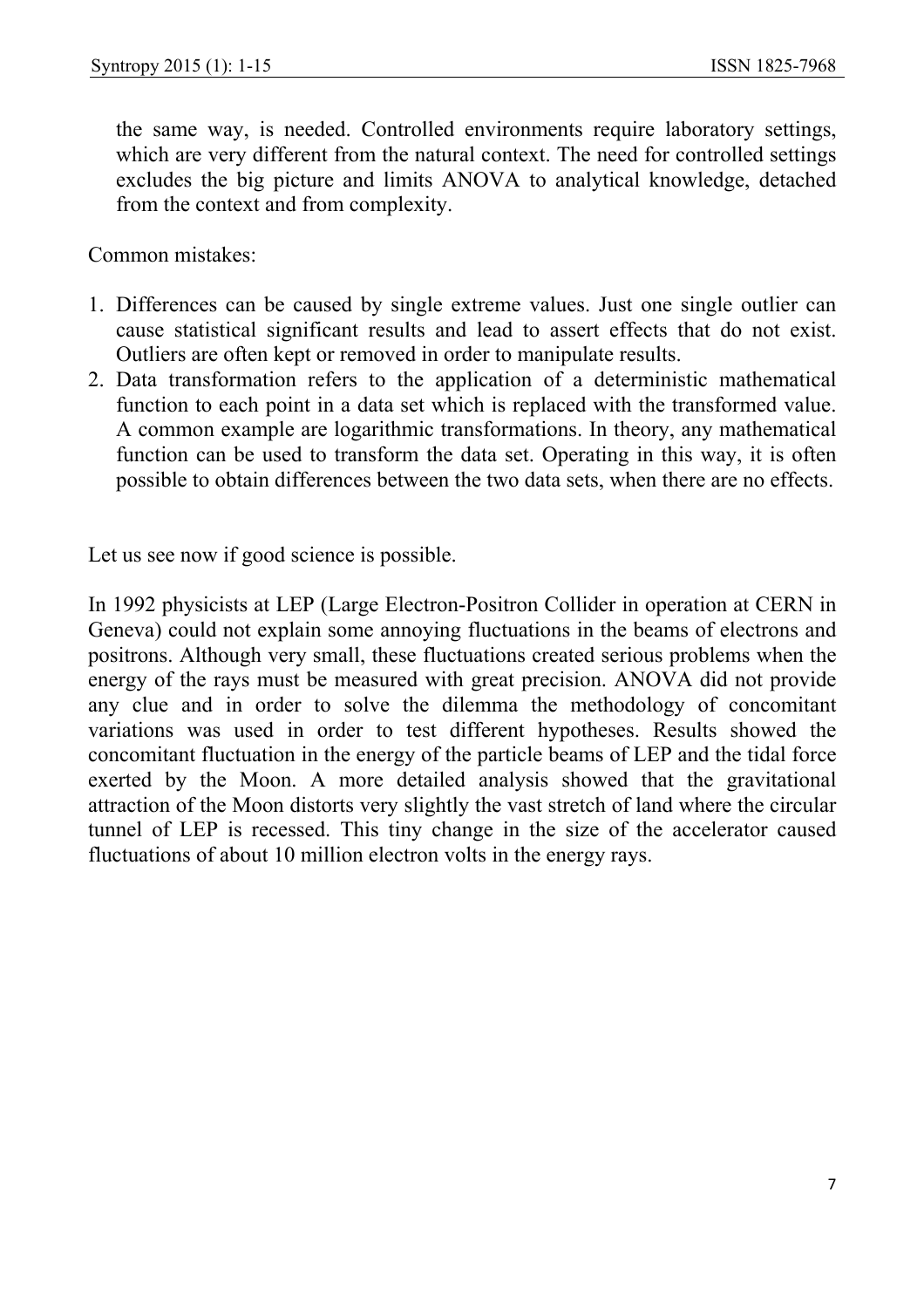The methodology of concomitant variations uses double entry tables of dichotomous variables.

For example:

|              |     | Males Females | Total |
|--------------|-----|---------------|-------|
| No accidents | 50  | 105           | 155   |
| Accidents    | 200 | 45            | 245   |
| Total        | 250 | 150           | 400   |

*Concomitances between sex and car accidents (data invented for this example)*

This table shows the concomitance of the variable sex and car accidents. But, it is difficult to assess the existence of relations, since the total values of each column differ. When the absolute frequency values are converted into column percentage values, as shown in the next table, it becomes possible to compare the dichotomous variables "*Males*" and "*Females.*"

|             |      | Males Females | Total        |
|-------------|------|---------------|--------------|
| No accident | 50   | 105           | 155          |
|             | 20%  | 70%           | 39%          |
| Accidents   | 200  | 45            | 245          |
|             | 80%  | 30%           | 61%          |
| Total       | 250  | 150           | 400          |
|             | 100% |               | $100\%$ 100% |

Concomitances between sex and car accidents (columns percentages)

We now see a strong relation (concomitance) between "*Males*" and "*Accidents*" (80%) and between "*Females*" and "*No accidents*" (70%). Concomitances are assessed according to the differences between observed frequencies (column percentages of the dichotomous variable) and expected frequencies (column percentages of the total column). For example, the expected percentage for "*no accidents*" (total column) is 39%, whereas in the cell "*females*" we have 70%.

Since being male is determined before car accidents take place, we easily fall in the trap of stating that being male is the cause of car accidents. However, the methodology of concomitant variations allows to check for intervening variables by splitting in two the previous table.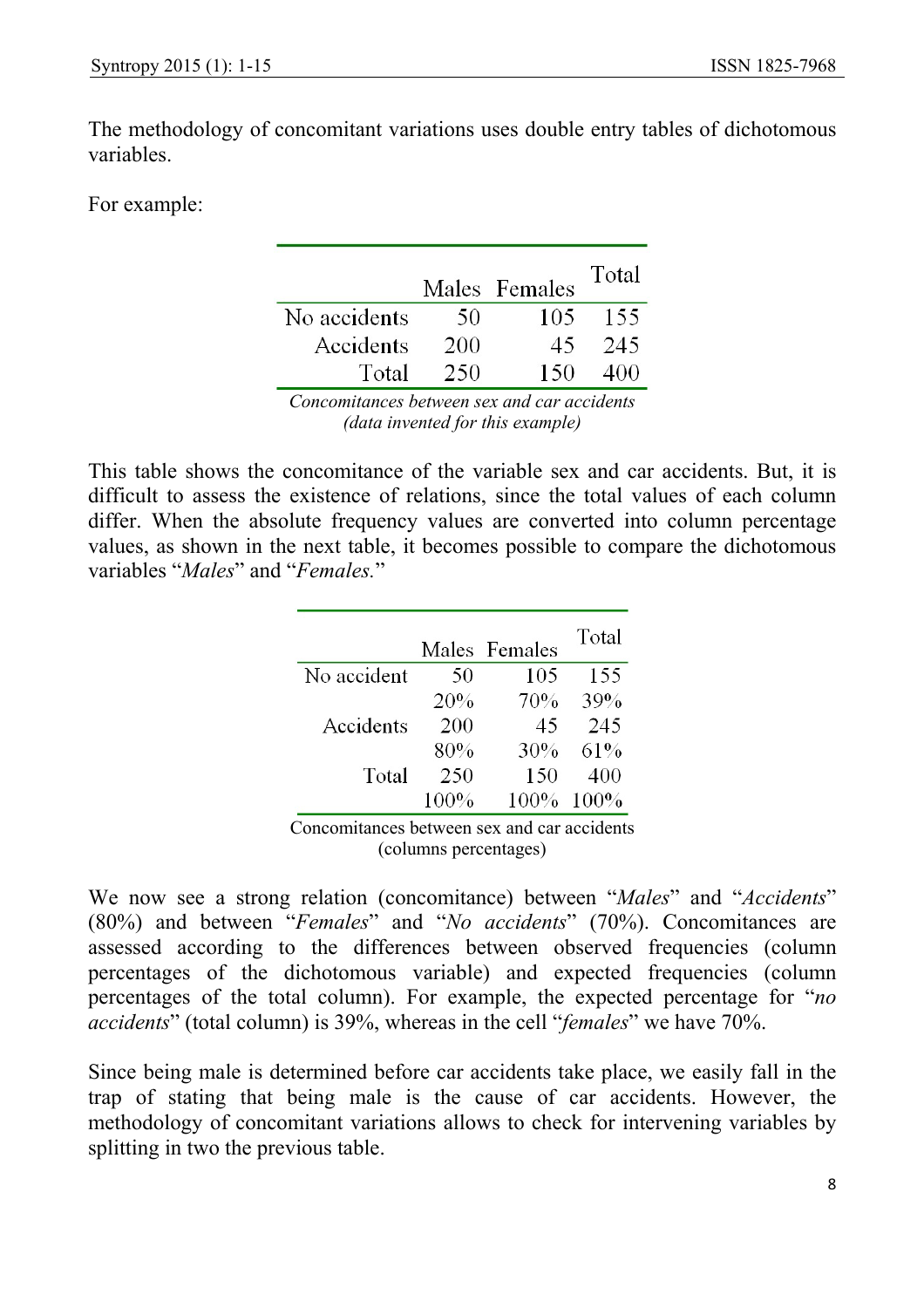|              | Drive little  |                             | Drive a lot                                                                                            |      |
|--------------|---------------|-----------------------------|--------------------------------------------------------------------------------------------------------|------|
|              |               | Males Females Males Females |                                                                                                        |      |
| No accidents | 70%           |                             | $\begin{array}{ c c } \hline 70\% & 20\% \\ \hline 30\% & 80\% \\ 100\% & 100\% \\ \hline \end{array}$ | 20%  |
| Accidents    | $30\%$        |                             |                                                                                                        | 80%  |
|              | Total $100\%$ |                             |                                                                                                        | 100% |

In the next table, the previous table is split between those who drive little and for those who drive a lot:

*Concomitances between sex, km driven and car accidents* 

It turns out that the concomitance between sex and accidents vanishes, since there is no difference between males and females in the group of those who drive little and in the group of those who drive a lot. The relation "*males are involved in more accidents*" is therefore mediated by the variable number of kilometers driven, which is therefore an intervening variable. Consequently the relation becomes "*males drive a lot and consequently are involved in more accidents.*"

Crossing three variable at a time allows to identify intervening variables and to study the context within which relations are valid. For example, when a concomitance is found between drug and healing it is possible to study if it is valid always or only at certain conditions, such as specific age groups, sex, habits and other conditions.

The advantages of the methodology of concomitant variations are:

- 1. It allows the study of many variables at the same time, thereby it can take into account the complexity of the phenomena, whereas ANOVA can study only two or a very limited number of variables at a time, producing knowledge which is detached from the context and complexity of natural phenomena.
- 2. It transforms quantitative, qualitative, objective and subjective information into one or more dichotomous variables. In this way quantitative and qualitative, objective and subjective can be studied together.
- 3. It performs controls for intervening and spurious variables, and this is done afterward and not before. Therefore it does not require controlled environments such as laboratory conditions and it is possible to perform studies in natural contexts.
- 4. Contrary to the ANOVA, results are impossible to manipulate.
- 5. When using subjective variables people often respond using masks. For example, even when we feel unhappy, lonely, depressed, usually we try to give an image of ourselves (a mask) which is positive. With ANOVA masks constitute a problem which is insurmountable and which is solved removing qualitative and subjective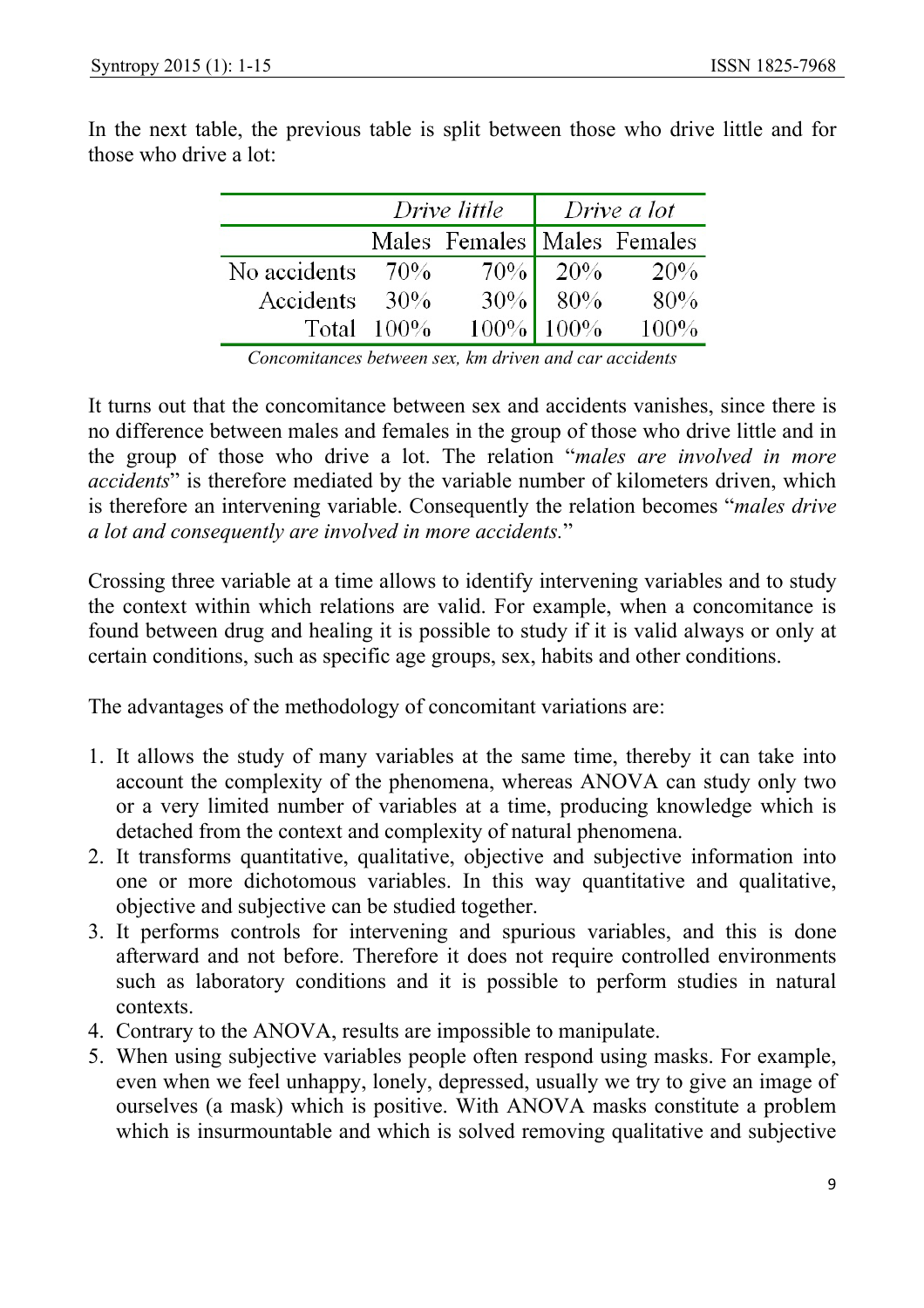variables from the analyses. On the contrary, the methodology of concomitant variations can handle correctly responses which are masked.

Let us discuss this last point. A property of masks is that they are used not only on one variable, but on all those that express the trait that we are trying to mask. For example, if a person responds by saying no to "*I feel depressed,*" when he is depressed, he will also say no to "*I feel unhappy,*" when he is unhappy. The relation between depression and unhappiness remains unchanged, because both responses have moved in the same direction and continue to remain concomitant. For this reason, the methodology of concomitant variations allows for direct questions such as: "*do you feel depressed*?"

An example:

|         |                     | Not        | Total |
|---------|---------------------|------------|-------|
|         | Depressed Depressed |            |       |
| Unhappy | 15                  | К          | 18    |
| Happy   | $\mathcal{D}$       | <i>180</i> | 182   |
| Total   | 17                  | 183        | 200   |

*Concomitances between masked answers* 

The two variables, "*I feel happy*" and "*I do not feel depressed*", although masked, turn to be related.

When using psychological tests, which produce "objective" measurements of depression and happiness which are not distorted by the effect of masks, answers shift from the positive to the negative side. But the relation remains practically the same.

|         |     | Not                 | Total |
|---------|-----|---------------------|-------|
|         |     | Depressed Depressed |       |
| Unhappy | 158 | 10                  | 168   |
| Happy   |     | 30                  | 32    |
| Total   | 160 |                     | 200   |

*Concomitances obtained when using "objective" information* 

Since relations are studied as concomitances, results continue to show the relation between the variables depression and unhappiness. *Relation* and *correlation* are similar concepts. The term *correlation* is usually used when handling quantitative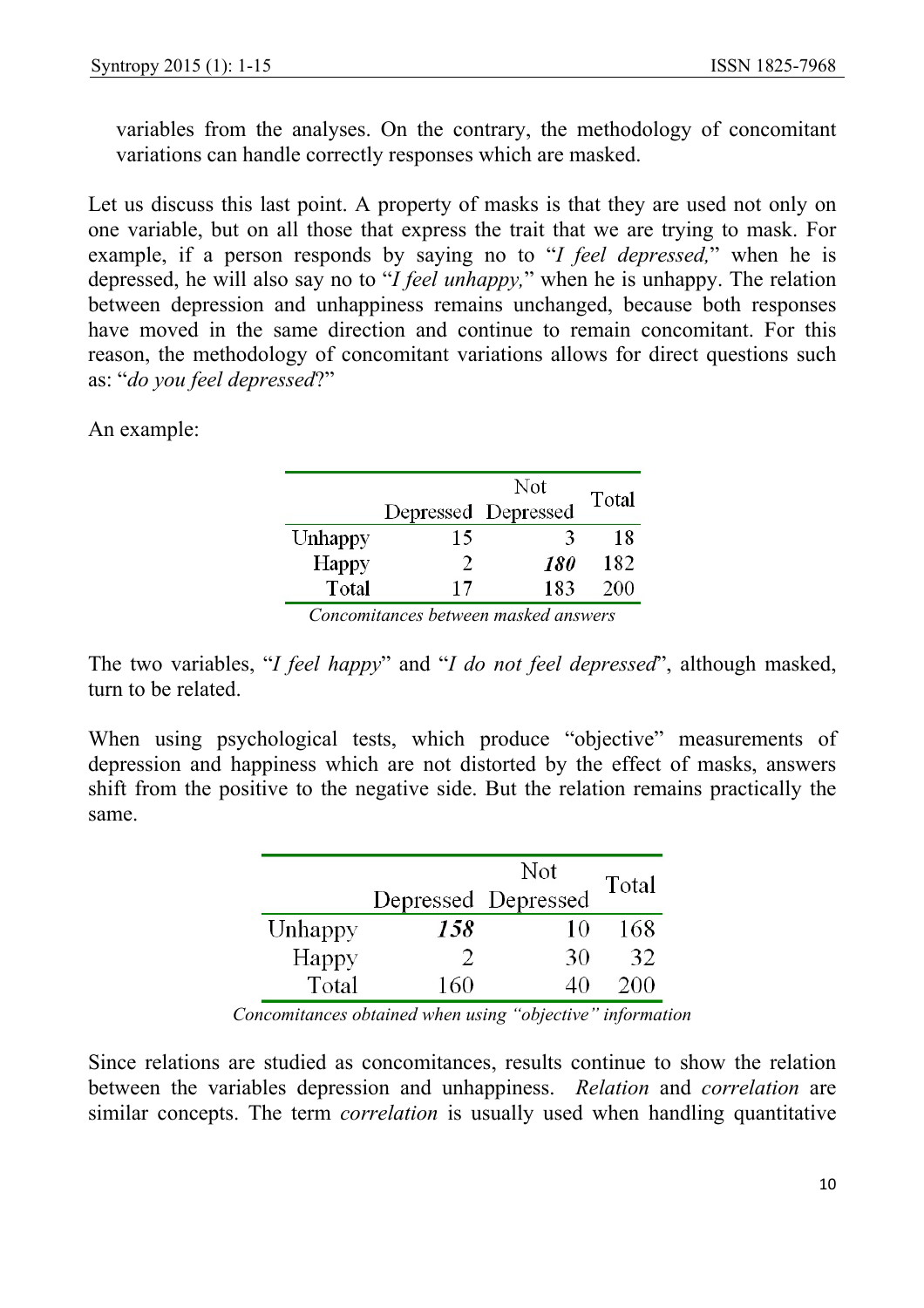data, whereas when dealing with dichotomous variables the term *relation* is more appropriate.

The previous example shows that if a relation exists it will emerge also when responses are masked, since masks are applied in a coherent way to all those variables which are related. This is a fundamental issue, as the problem of the mask is a ubiquitous problem in psychological, social and economic sciences. The methodology of concomitant variations solves this problem and allows in this way to widen science to subjective and qualitative data.

#### *Statistics*

In the context of the methodology of concomitant variations studies are carried out using nonparametric statistics, among which the Chi Square test  $(\chi^2)$  is today one of the most widely used statistical indexes. The  $\chi^2$  test calculates the differences between observed frequencies and expected frequencies. In the absence of correlation  $\gamma^2$  is equal to 0, whereas in the case of maximum correlation it is equal to the size of the sample. The comparison with the  $\chi^2$  probability distributions allows to know the statistical significance of the correlation. Statistical significance indicates the risk which is accepted when we state the existence of the correlation. Conventionally correlations are considered as valid when the risk is below 5% or 1%. With dichotomous variables  $\chi^2$  values have a risk lower than 1% with values greater or equal to 6.635 and with values greater than 3.841 the risk is lower than 5%.

As already mentioned when using the methodology of concomitant variations all variables are translated into the dichotomous form, Yes/No. Crossing two dichotomous variables produces a 2x2 table.

| B                | Yes                         | No     | <b>Total</b> |  |
|------------------|-----------------------------|--------|--------------|--|
| Yes <sub>1</sub> | 18,340                      | 3,241  | 21,581       |  |
| No               | 5,118                       | 29,336 | 34,454       |  |
|                  | Total: 23,458 32,577 56,035 |        |              |  |

In this example the total number of cases is 56,035. The Chi Square value is obtained by comparing observed and expected frequencies. Expected frequencies are calculated by dividing the product of the total values of row and column by the general total. For the first cell (Yes / Yes) we have:  $21,581 \times 23,458/56,035 = 9,034$ .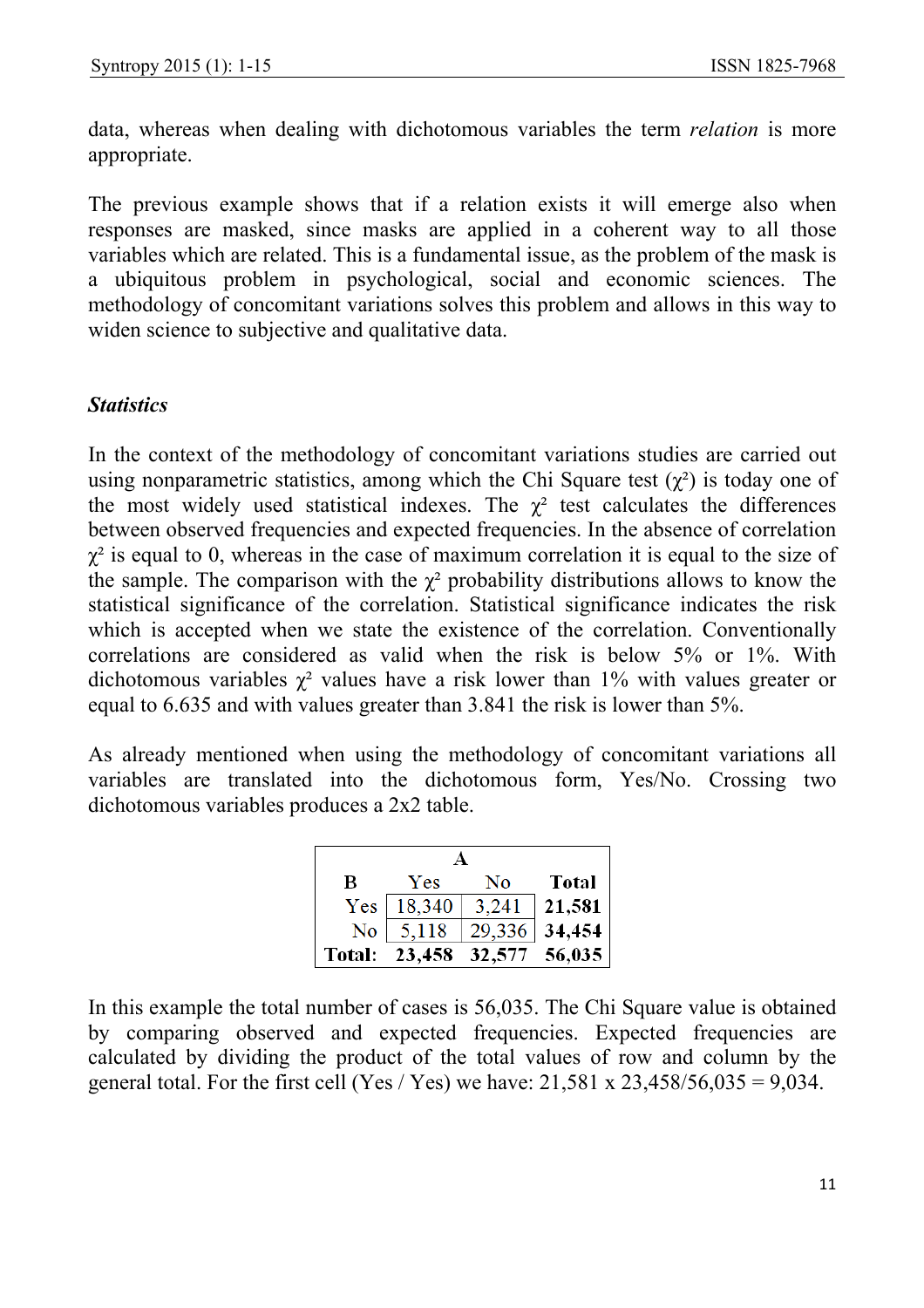Following this procedure we get the table of expected frequencies:

| B      | Yes           | No                | <b>Total</b> |  |
|--------|---------------|-------------------|--------------|--|
| Yes    | 9,034         | $12,547$   21,581 |              |  |
| No     | 14,424        | 20,030            | 34,454       |  |
| Total: | 23,458 32,577 |                   | 56,035       |  |

The Chi Square formula is the following:

$$
Chi Square = \sum \frac{(f_o - f_e)^2}{f_e}
$$

where  $f<sub>o</sub>$  indicates observed frequencies and  $f<sub>e</sub>$  expected frequencies

In other words, for each cell we calculate the square of the differences between observed frequencies and expected frequencies divided by expected frequencies and we sum the results together. In this example the Chi Square value is 26,813, well above the value 6.635 from which the statistical significance of 1% starts.

Since the maximum value of  $\chi^2$  varies depending on the number of cases, it is useful to standardize it, making it vary between 0 and 1. This transformation is known as the rPhi test and is obtained as the square root of the value of  $\chi^2$  divided by the sample size. RPhi values obtained from quantitative variables behave similarly to the classical correlation index (Pearson's r). Correlations can be of two types: direct or inverse. If the correlation is directed the two dichotomous variables are concomitantly true or false, whereas if the correlation is inverse one variable is true when the other is false. Inverse correlations have negative sign (-) while direct correlations are shown without sign. High correlation values, that is from 0.35 onward, typically identify trivial correlations that are known without resorting to statistical analyses. Lower values, below 0.35 and in particular around 0.200, identify correlations which are not trivial. In order to study non-trivial correlations it is necessary that the sample exceeds 100 subjects.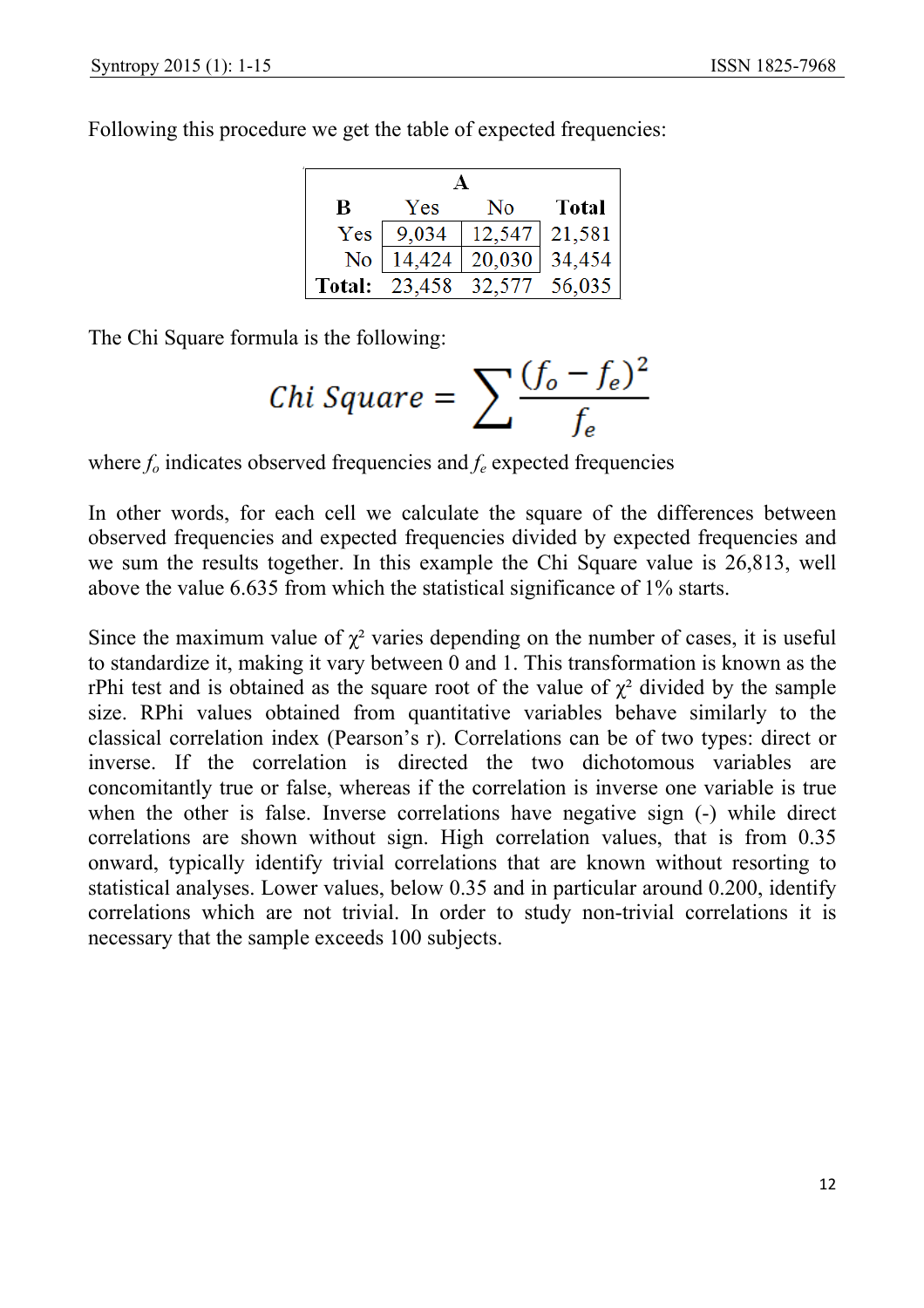## *Software*

Statistical software was developed by the author in order to use the methodology of concomitant variations. A complete description is available in the book "The Methodology of Concomitant Variations"<sup>9</sup>. The first version of this software dates back to 1982, it was distributed with the name *DataStat*, and extensively used in the Department of Statistics of the University of Rome. It is now named Sintropia-DS and merges database and statistical analyses (this is the reason of the extension DS: database and statistics).

Some characteristics of Sintropia-DS are:

- 1. *Online coding of data*. Statistical analyses require data which has been translated in a numeric form. Online coding makes data-entry easy, more efficient, and allows to check constantly the quality of data, reducing in this way errors.
- 2. *Unity of structures*. Commercial data-bases are organized in sub-archives which are related together. This architecture conflicts with the statistical unit requirement. Sintropia-DS records are united in one archive, one structure, which allows to perform easily the analysis of concomitant variations.
- 3. *Easy editing of forms*. It is possible to use forms of any level of complexity. Editing a Sintropia-DS form is easy. The same file used to print the form with a word processor can be used (with minor changes) to edit the structure of the Sintropia-DS database and data entry form. Extensive diagnostics guarantees that the final form is suitable for statistical analyses.

Other characteristics:

- 1. Integration of database and statistical analyses optimizes data-entry for statistical analyses. The grid which translates data into the dichotomous form is produce automatically, reducing in this way errors and fatigue. Automatic checks during data-entry drastically increase the quality of data, and reduce data-entry time.
- 2. Only few statistical techniques, coherent with the methodology of concomitant variations, are provided. Users with no background in statistics, can produce robust and correct statistical analyses.
- 3. The integration of qualitative and quantitative data allows for the complexity of natural phenomena.
- 4. Instantaneous analyses, independent from the dimension of the archive, allow immediate visualization of the most complex results.

 9 http://www.amazon.com/dp/B00MOBIGWC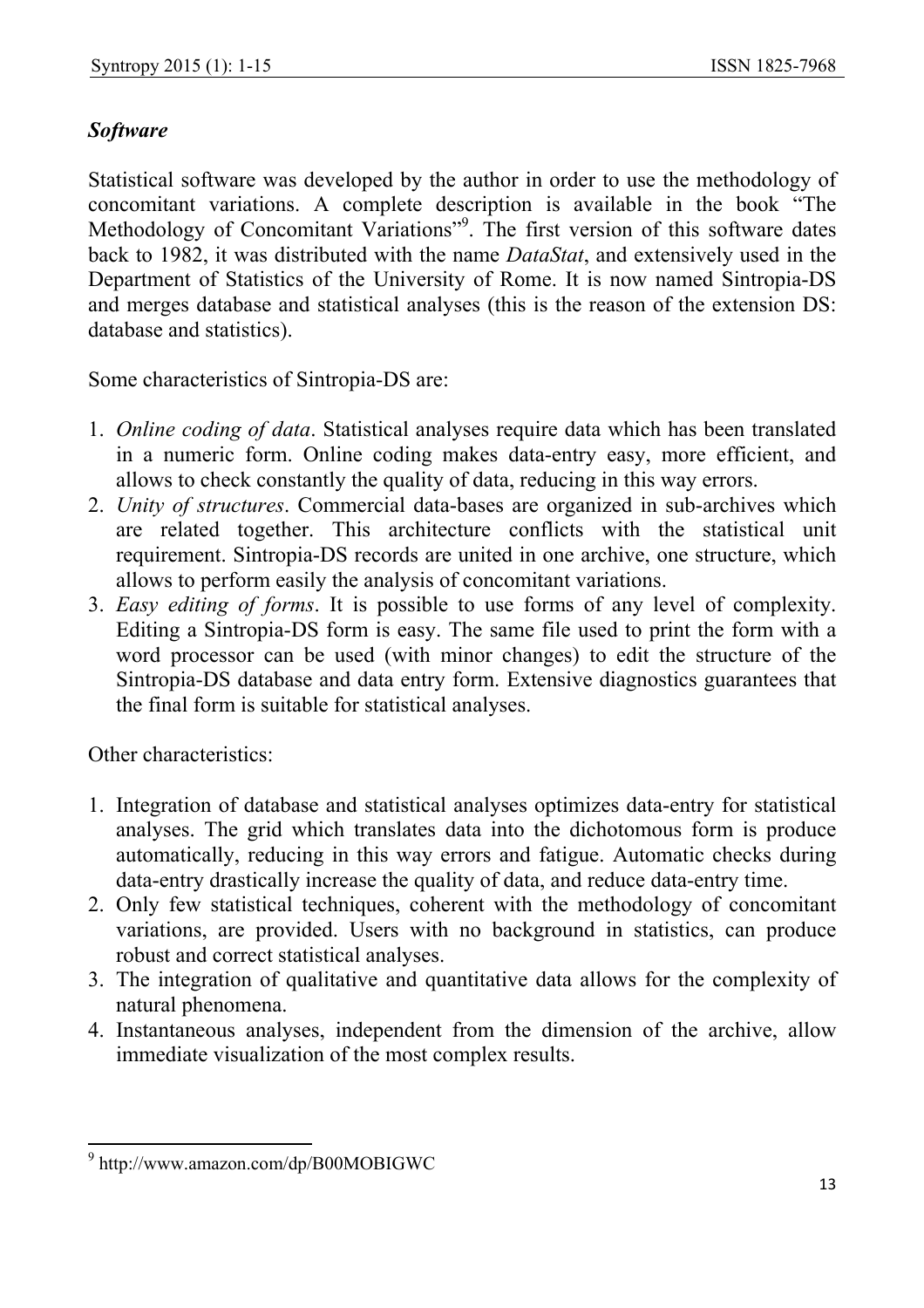# *Conclusion*

The methodology of concomitant variations and non-parametric statistics provide a path that shows that it is possible to go back to good-science.

In 1989, the American National Academies of Science (NAS) published a booklet entitled *On Being a Scientist,* in 1995 it added the sub-title *A Guide to Responsible Conduct in Research*. In the same period, the National Institutes of Health (NIH) established an Office of Research Integrity<sup>10</sup>, which all too often reports penalties enacted on researchers who have been found dishonest. On the first of October 2012, The Guardian published the article "*Tenfold increase in scientific research papers retracted for fraud. Study of 2,047 papers on PubMed finds that two-thirds of*  retracted papers were down to scientific misconduct, not error."<sup>11</sup> A study, published on the Proceedings of the National Academy of Sciences (PNAS)<sup>12</sup>, found that papers are retracted mainly because of fraud. In the 5 October 2012 editorial of the New York Times "*Fraud in the scientific literature*"<sup>13</sup> it is suggested that researchers are competing for inadequate available resources<sup>14</sup> and have become grant-seekers, who continuously need to publish. This situation is leading researchers towards deliberate fraud and dishonesty, which is now considered to be endemic within science.<sup>15,16</sup>

*Publish or perish* is a phrase coined to describe the pressure to rapidly and continuously publish scientific works. Frequent publication is one of few methods at disposal to demonstrate scientific talent. Successful publications bring attention and sponsoring institutions, and facilitate funding. Scientists who publish infrequently, or who focus on activities that do not result in publications, find themselves out of the funding tracks. It is now widely recognized that the pressure to publish is one of the main causes of poor research and fraud in science.

Scientific fraud is usually perpetrated using ANOVA, at the moment of data analysis, which allows for easy manipulation. ANOVA provides a path that, by assessing differences can be manipulated by keeping or removing outliers.

 $\overline{a}$ 

 $\frac{10 \text{ http://ori.hhs.gov/">http://ori.hhs.gov/}}{11 \text{ www.theguardian.com/science/2012/oct/01/tenfold-increase-science-paper-retracted-fraud}}$   $\frac{12 \text{ www.pnas.org/content/109/42/17028}}{13 \text{ www.nytimes.com/2012/10/06/opinion/fraud-in-the-scientific-literature.html? r=0}}$   $\frac{13 \text{ www.nytimes.com/2012/10/06/opinion/fraud-in-the-scientific-literature.html? r=0}}{14 \text{ Freeland Judson$ (2012), *Scientific fraud is rife: it's time to stand up for good science. The way we fund and publish science encourages fraud*, The Guardian, 2 November 2012.

<sup>15</sup>Broad W. and Wade N. (1982), *Betrayers of the Truth: Fraud and Deceit in the Halls of Science*, Simon & Schuster, 1982.

<sup>16</sup> Bauer H. (2014), *The Science Bubble*, EdgeScience #17, February 2014, http://www.scientificexploration.org/edgescience/